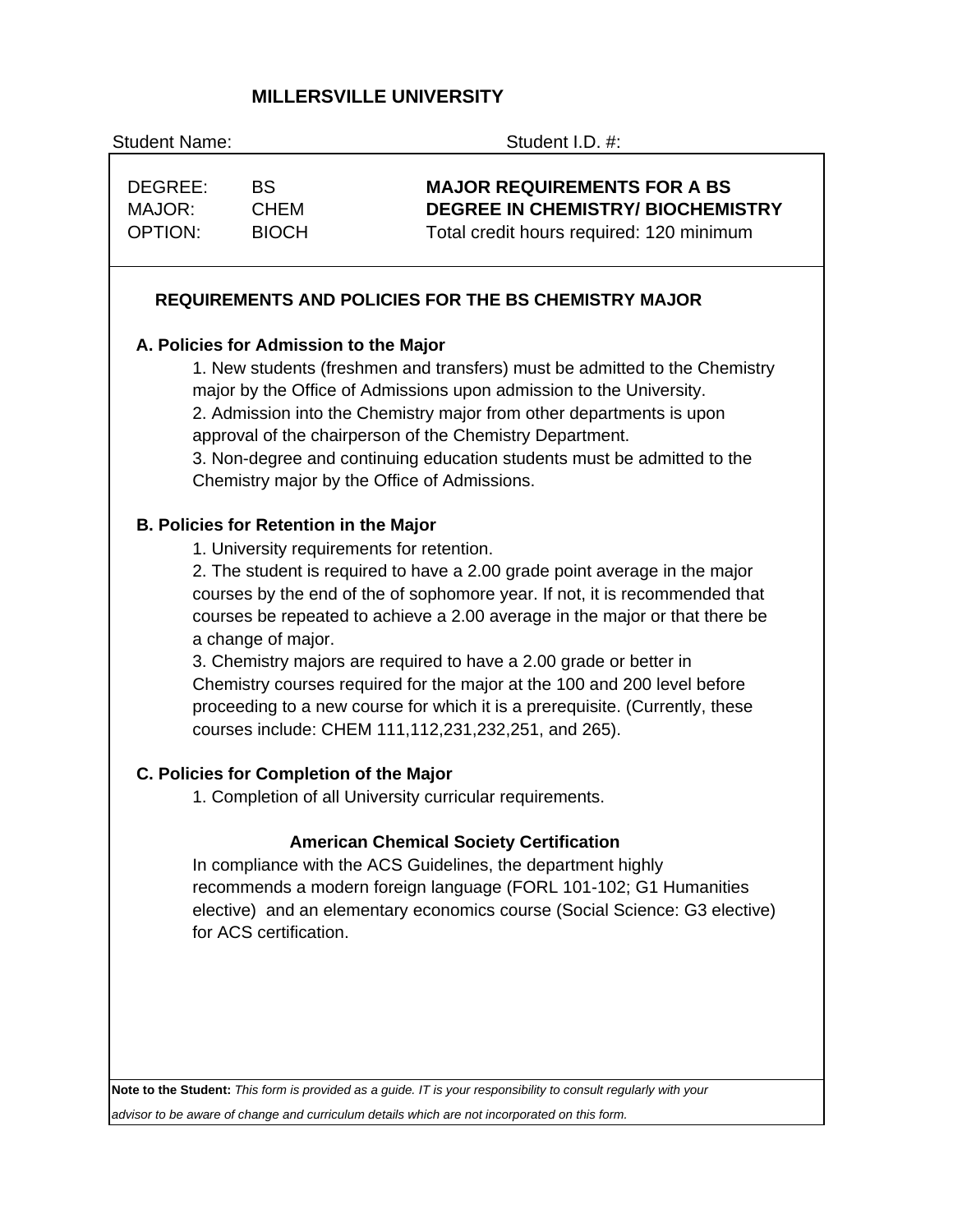# **MAJOR SEQUENCE AND DEGREE REQUIREMENTS**

Other Requirements: **29.0-30.0 Credits**

Major: **BS CHEMISTRY** When applicable, up to six of the **REQUIRED** Option: **BIOCHEMISTRY** RELATED courses may be credited toward the Major Field Requirements: **52.0 Credits** Liberal Arts Core subject to normal distribution rules.

| Course                                           |     | No. Short Title                                                                                                                                                                                            | C.H.        | Grade | Course                                        |  | No. Short Title                                     | C.H. Grade |  |
|--------------------------------------------------|-----|------------------------------------------------------------------------------------------------------------------------------------------------------------------------------------------------------------|-------------|-------|-----------------------------------------------|--|-----------------------------------------------------|------------|--|
| <b>REQUIRED CHEMISTRY COURSES (47.0 Credits)</b> |     |                                                                                                                                                                                                            |             |       | <b>REQUIRED RELATED (29.0-30.0 credits)</b>   |  |                                                     |            |  |
| <b>CHEM</b>                                      |     | 111 Intro Chemistry I                                                                                                                                                                                      | 4.0         |       |                                               |  | Mathematics (12.0 credits)                          |            |  |
| <b>CHEM</b>                                      |     | 112 Intro Chemistry II                                                                                                                                                                                     | 4.0         |       | <b>MATH</b>                                   |  | 161 Calculus I                                      | 4.0        |  |
| <b>CHEM</b>                                      |     | 188 Freshman Seminar                                                                                                                                                                                       | 1.0         |       | <b>MATH</b>                                   |  | 211 Calculus II                                     | 4.0        |  |
| <b>CHEM</b>                                      |     | 231 Organic Chem I                                                                                                                                                                                         | 4.0         |       | <b>MATH</b>                                   |  | 311 Calculus III                                    | 4.0        |  |
| <b>CHEM</b>                                      |     | 232 Organic Chem II                                                                                                                                                                                        | 4.0         |       |                                               |  |                                                     |            |  |
| <b>CHEM</b>                                      |     | 251 Inorganic Chem I                                                                                                                                                                                       | 3.0         |       |                                               |  | Physics (10.0 credits)                              |            |  |
| <b>CHEM</b>                                      | 265 | <b>Quant Analysis</b>                                                                                                                                                                                      | 4.0         |       | <b>PHYS</b>                                   |  | 231 Physics I with Calc                             | 5.0        |  |
| <b>CHEM</b>                                      |     | 326 Biochemistry I                                                                                                                                                                                         | 4.0         |       | <b>PHYS</b>                                   |  | 232 Physics II with Calc                            | 5.0        |  |
| <b>CHEM</b>                                      | 327 | <b>Biochemistry II</b>                                                                                                                                                                                     | 4.0         |       |                                               |  |                                                     |            |  |
| <b>CHEM</b>                                      |     | 328 Analytical Biochem Lab                                                                                                                                                                                 | 1.0         |       |                                               |  | BIOLOGY (7.0-8.0 credits)                           |            |  |
| <b>CHEM</b>                                      |     | 341 Physical Chem I                                                                                                                                                                                        | 4.0         |       |                                               |  | Demonstrate competency in Biology 100*              |            |  |
| <b>CHEM</b>                                      |     | 342 Physical Chem II                                                                                                                                                                                       | 4.0         |       | <b>BIOL</b>                                   |  | 364 Fndns Genetics/Mole                             | 4.0        |  |
| <b>CHEM</b>                                      | 465 | Analytical Chemistry                                                                                                                                                                                       | 4.0         |       |                                               |  |                                                     |            |  |
| <b>CHEM</b>                                      | 487 | Seminar in Chem I                                                                                                                                                                                          | 0.5         |       |                                               |  | Select one additional course from the following:    |            |  |
| <b>CHEM</b>                                      | 488 | Seminar in Chem II                                                                                                                                                                                         | 0.5         |       | <b>BIOL</b>                                   |  | 362 Cell/Devel Biology                              | 4.0        |  |
| <b>CHEM</b>                                      |     | 498 Independent Study                                                                                                                                                                                      | 1.0         |       | <b>BIOL</b>                                   |  | 461 General Microbiol                               | 3.0        |  |
|                                                  |     |                                                                                                                                                                                                            |             |       | <b>BIOL</b>                                   |  | 462 Molecular Biology                               | 4.0        |  |
|                                                  |     |                                                                                                                                                                                                            |             |       |                                               |  |                                                     |            |  |
|                                                  |     | <b>CHEMISTRY ELECTIVES (5.0 Credits)</b>                                                                                                                                                                   |             |       | *Competency may be demonstrated by one of the |  |                                                     |            |  |
| <b>CHEM</b>                                      |     | 312 Chem in Nanotech                                                                                                                                                                                       | 3.0         |       | following:                                    |  |                                                     |            |  |
| <b>CHEM</b>                                      |     | 300 Cooperative Educ                                                                                                                                                                                       | 3.0         |       |                                               |  | 1) a course grade of "A" or "B" in AP Biology       |            |  |
| <b>CHEM</b>                                      |     | 400 Cooperative Educ                                                                                                                                                                                       | 3.0         |       |                                               |  | 2) a score of 3 or better in the national AP exam   |            |  |
| <b>CHEM</b>                                      |     | 375 Environmental Chem                                                                                                                                                                                     | 4.0         |       |                                               |  | 3) a successful score on the CLEP exam              |            |  |
| <b>CHEM</b>                                      |     | 381 Polymer Chemistry I                                                                                                                                                                                    | 4.0         |       |                                               |  | 4) a passing grade for General Biology (BIOL 100):  |            |  |
| <b>CHEM</b>                                      |     | 391 Advanced Lab I                                                                                                                                                                                         | 1.0         |       |                                               |  | required for 300 or 400-level courses. B- or higher |            |  |
| <b>CHEM</b>                                      |     | 392 Advanced Lab II*                                                                                                                                                                                       | 1.0         |       |                                               |  | is required if changing to biology major.           |            |  |
| <b>CHEM</b>                                      |     | 435 Advanced Organic Chem                                                                                                                                                                                  | 3.0         |       |                                               |  |                                                     |            |  |
| <b>CHEM</b>                                      |     | 452 Inorganic Chem II                                                                                                                                                                                      | 3.0         |       |                                               |  | <b>General Electives (as necessary)</b>             |            |  |
| <b>CHEM</b>                                      |     | 476 Environmental Chem II                                                                                                                                                                                  | 4.0         |       |                                               |  |                                                     |            |  |
| <b>CHEM</b>                                      |     | 482 Polymer Chemistry II                                                                                                                                                                                   | 3.0         |       |                                               |  |                                                     |            |  |
| <b>CHEM</b>                                      | 486 | Topics in Chemistry                                                                                                                                                                                        | $1.0 - 4.0$ |       |                                               |  |                                                     |            |  |
| <b>CHEM</b>                                      |     | 498 Independent Study **                                                                                                                                                                                   | $1.0 - 3.0$ |       |                                               |  |                                                     |            |  |
| CHEM                                             |     | 489 Department Honors                                                                                                                                                                                      | $1.0 - 3.0$ |       |                                               |  |                                                     |            |  |
| <b>CHEM</b>                                      |     | 499 Department Honors                                                                                                                                                                                      | $1.0 - 3.0$ |       |                                               |  |                                                     |            |  |
|                                                  |     | * This elective must be completed to gain<br>ACS certification in Biochemistry.<br>** Students seeking ACS certification must take a minimum<br>of two hours credit of CHEM 498 under Chemistry Electives. |             |       |                                               |  |                                                     |            |  |
|                                                  |     |                                                                                                                                                                                                            |             |       |                                               |  |                                                     |            |  |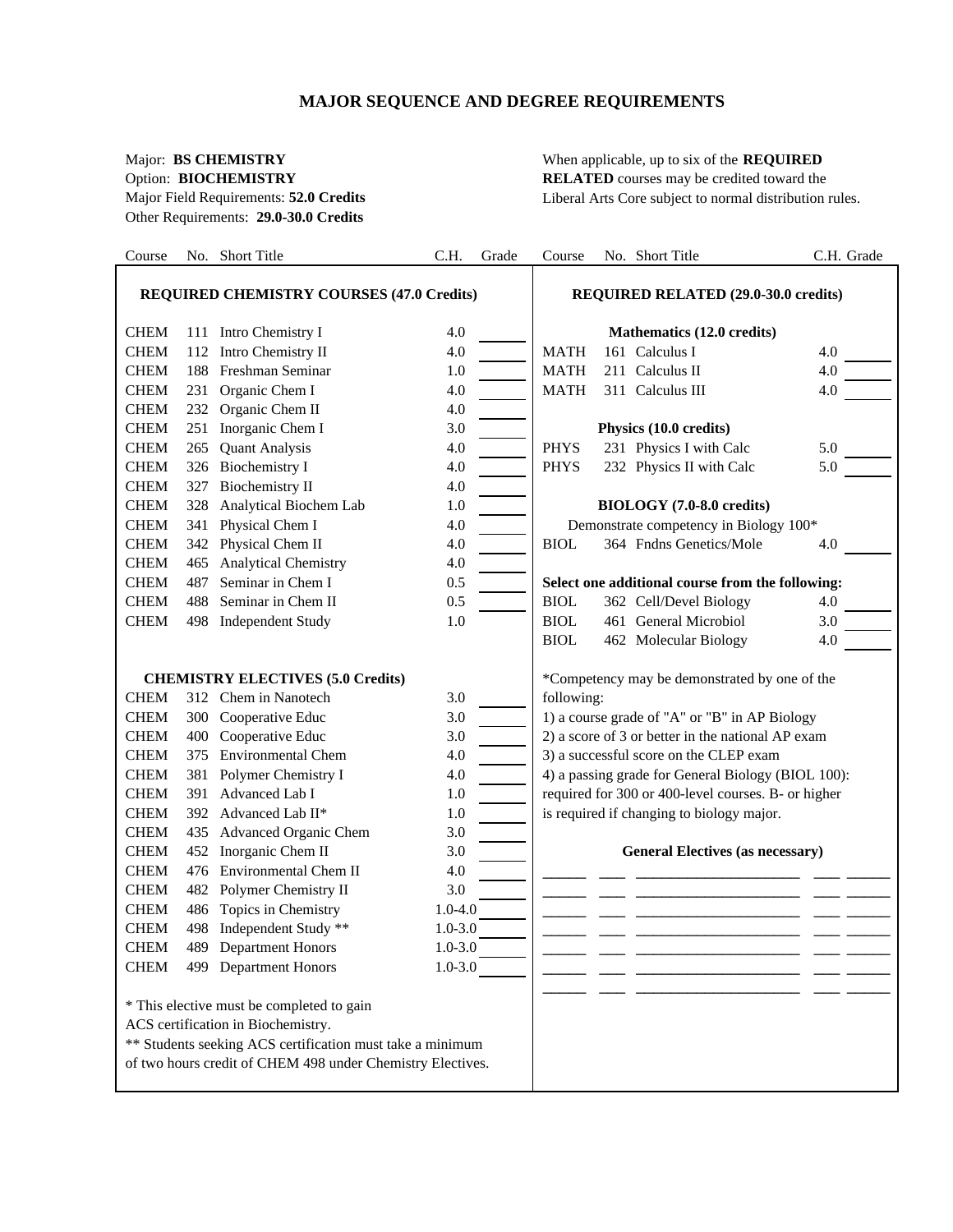# **BACHELOR OF SCIENCE IN CHEMISTRY BIOCHEMISTRY OPTION RECOMMENDED PROGRAM (1)**

### **FIRST SEMESTER SECOND SEMESTER**

Social Sciences Course #2 3.0 *TOTAL S.H.* 14.0

| CHEM 111    |     | Intro Chem I               | 4.0  | CHEM        | 112 | Intro Chem II    | 4.0               |
|-------------|-----|----------------------------|------|-------------|-----|------------------|-------------------|
| <b>CHEM</b> | 188 | Freshman Seminar           | 1.0  | <b>CHEM</b> | 251 | Inorganic Chem I | 3.0               |
| <b>BIOL</b> | 100 | General Biology            | 3.0  | <b>COMM</b> | 100 | Fund. of Speech  | 3.0               |
| <b>MATH</b> | 161 | Calculus I                 | 4.0  | MATH        | 211 | Calculus II      | 4.0               |
| <b>ENGL</b> | 110 | <b>English Composition</b> | 3.0  | WELL        | 175 | Wellness         | $\underline{3.0}$ |
|             |     | TOTAL S.H.                 | 15.0 |             |     | TOTAL S.H.       | 17.0              |

#### **THIRD SEMESTER FOURTH SEMESTER**

| CHEM 231        |     | Organic I            | 4.0               | CHEM 232    |     | Organic II           | 4.0  |
|-----------------|-----|----------------------|-------------------|-------------|-----|----------------------|------|
| <b>PHYS</b>     | 231 | Physics I            | 5.0               | <b>PHYS</b> | 232 | Physics II           | 5.0  |
| <b>MATH</b> 311 |     | Calculus III         | 4.0               | <b>CHEM</b> | 265 | Quant. Analysis      | 4.0  |
|                 |     | Humanities Course #1 | $\underline{3.0}$ |             |     | Humanities Course #2 | 3.0  |
|                 |     | TOTAL S.H.           | l 6.0             |             |     | <i>TOTAL S.H.</i>    | 16.0 |

#### **FIFTH SEMESTER SIXTH SEMESTER**

| <b>CHEM</b> | .34 L | Physical Chem I           | 4.   |
|-------------|-------|---------------------------|------|
| <b>BIOL</b> | 364   | Fund Genetics & Molecu    | 4.   |
|             |       | Humanities Course #3      | 3.0  |
|             |       | Social Sciences Course #1 | 3.0  |
|             |       | TOTAL S.H.                | 14.0 |

### **SEVENTH SEMESTER EIGHTH SEMESTER**

| CHEM | . 341 | Physical Chem I           | 4.0  |             | CHEM 342 Physical Chem II | 4.0 |
|------|-------|---------------------------|------|-------------|---------------------------|-----|
| BIOL | 364   | Fund Genetics & Molecu    | 4.0  | $CHEM$ 392* | Advanced Lab II           | 1.0 |
|      |       | Humanities Course #3      | 3.0  | <b>CHEM</b> | <b>Chemistry Elective</b> | 3.0 |
|      |       | Social Sciences Course #1 | 3.0  | ENGL        | 3XX Advanced Writing      | 3.0 |
|      |       | TOTAL S.H.                | 14.0 |             | Social Sciences Course #2 | 3.0 |

| CHEM | 326 | Biochemistry I           | 4.0           | <b>CHEM</b> | 327 | Biochemistry II             | 4.0               |
|------|-----|--------------------------|---------------|-------------|-----|-----------------------------|-------------------|
| CHEM | 487 | <b>Chemistry Seminar</b> | 0.5           | <b>CHEM</b> | 328 | Anal Biochemistry Lab       | 1.0               |
| CHEM |     | Chemistry Elective***    | 2.0           | <b>CHEM</b> | 465 | <b>Analytical Chemistry</b> | 4.0               |
| BIOL |     | Req'd Biol. Course       | $3-4.0$       | <b>CHEM</b> | 488 | <b>Chemistry Seminar</b>    | $0.5^{\circ}$     |
|      |     | $C&E$ Course #1          | 3.0           |             |     | C&E Course #4               | 3.0               |
|      |     | Social Science Course #3 | 3.0           |             |     | Perspectives Course         | $\underline{3.0}$ |
|      |     | TOTAL S.H.               | $15.5 - 16.5$ |             |     | TOTAL S.H.                  | 15.5              |

#### **COMMENTS, NOTES OR RECOMMENDATIONS:**

- Students opting for ACS Certification in Biochemistry should take Advanced Laboratory II (CHEM 392). The prerequisite of CHEM 391 has been waived for biochemistry majors.
- \*\* If you choose to take Genetics in the same year as CHEM 327 and 328, you MUST do so in the FALL semester to avoid scheduling conflicts in the spring semester.
- \*\*\* Students seeking ACS Certification must take a minimum of 2 credit hours of CHEM 498 in the Chemistry Elective Block.
- 1. Connections & Exploration (C&E) courses #1 and #4 can be satisfied with any approved GenEd course.
- 2. Cultural Diversity & Community (D) course may be satisfied with approved courses from the GenEd requirements (including Perspectives), the major, the minor, the required related area, or general electives.

The American Chemical Society (ACS) and the Chemistry Department strongly recommend an Introductory Economics course (ECON 100, for example) among the Social Science (G3) electives and Elementary Foreign language (FORL 101 and 102) among the Humanities (G1) electives. ENGL 312 (Technical Writing) is highly recommended.

*[See the next page for an alternate program sequence.]* 7/10